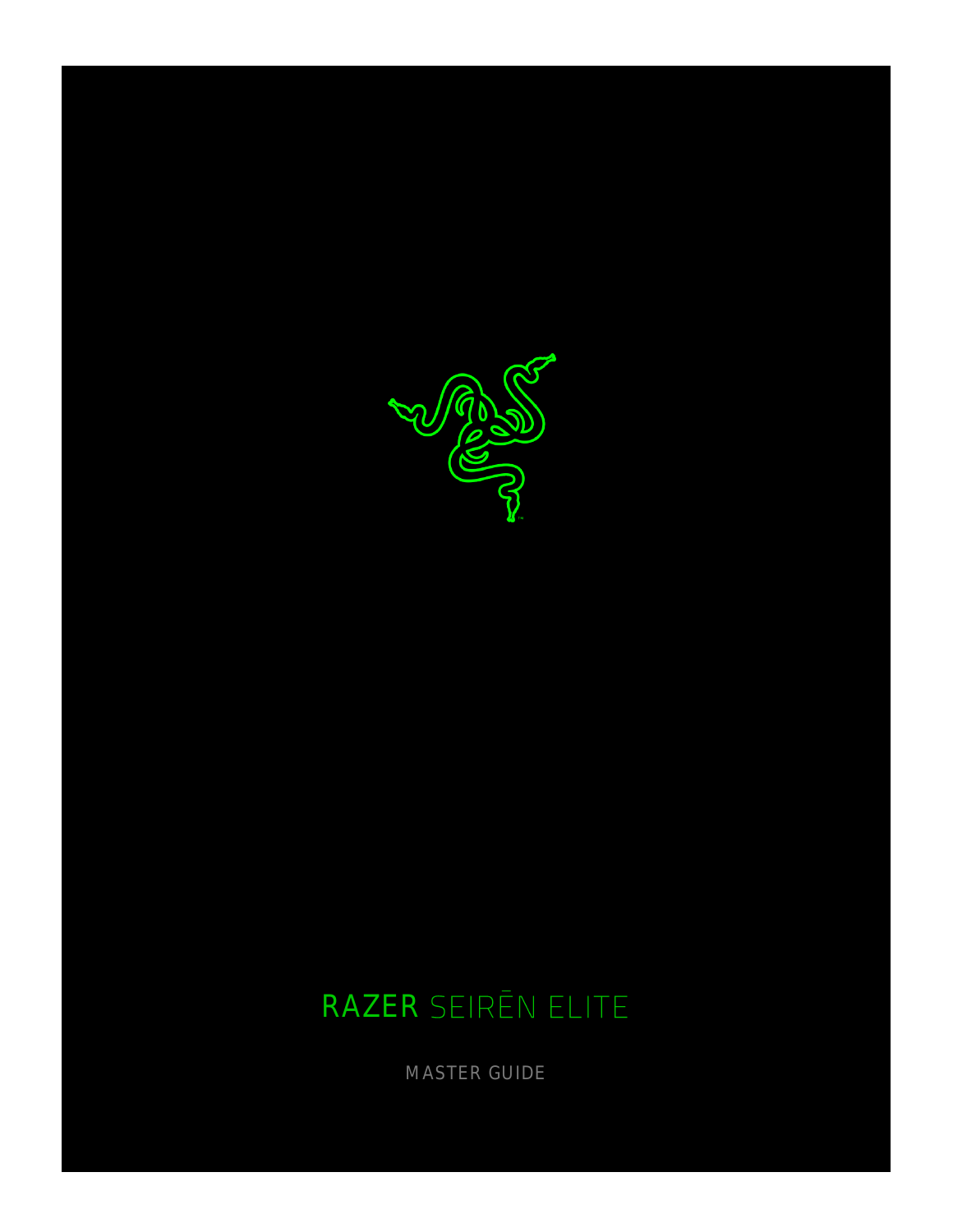The Razer Seiren Elite is a streamer certified pro-grade dynamic streaming microphone designed to take the quality of your stream to the next level. It produces a warm and rich vocal quality, further enhanced by the addition of a high-pass filter and a digital/analog limiter that produces exceptionally clean audio.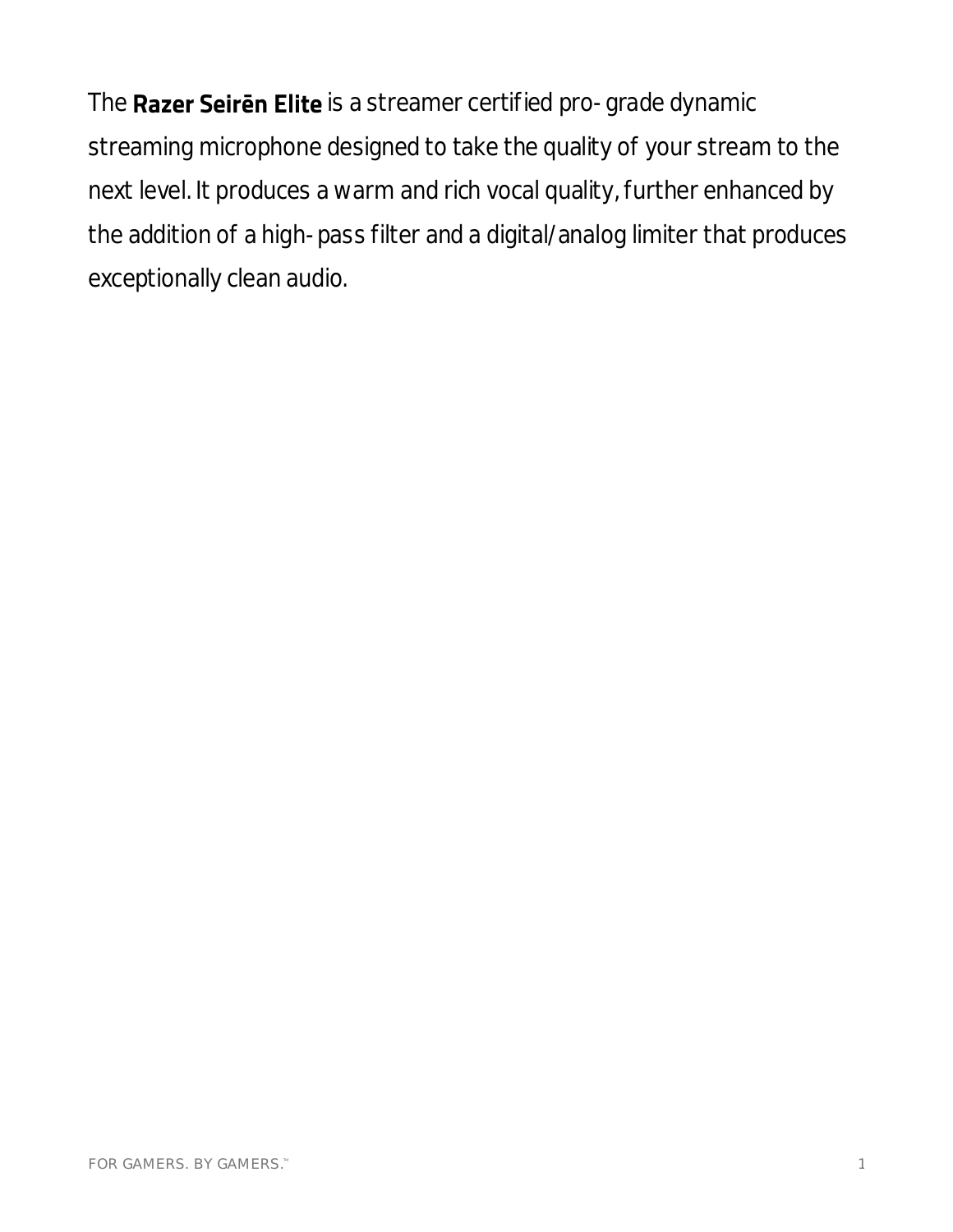# CONTENTS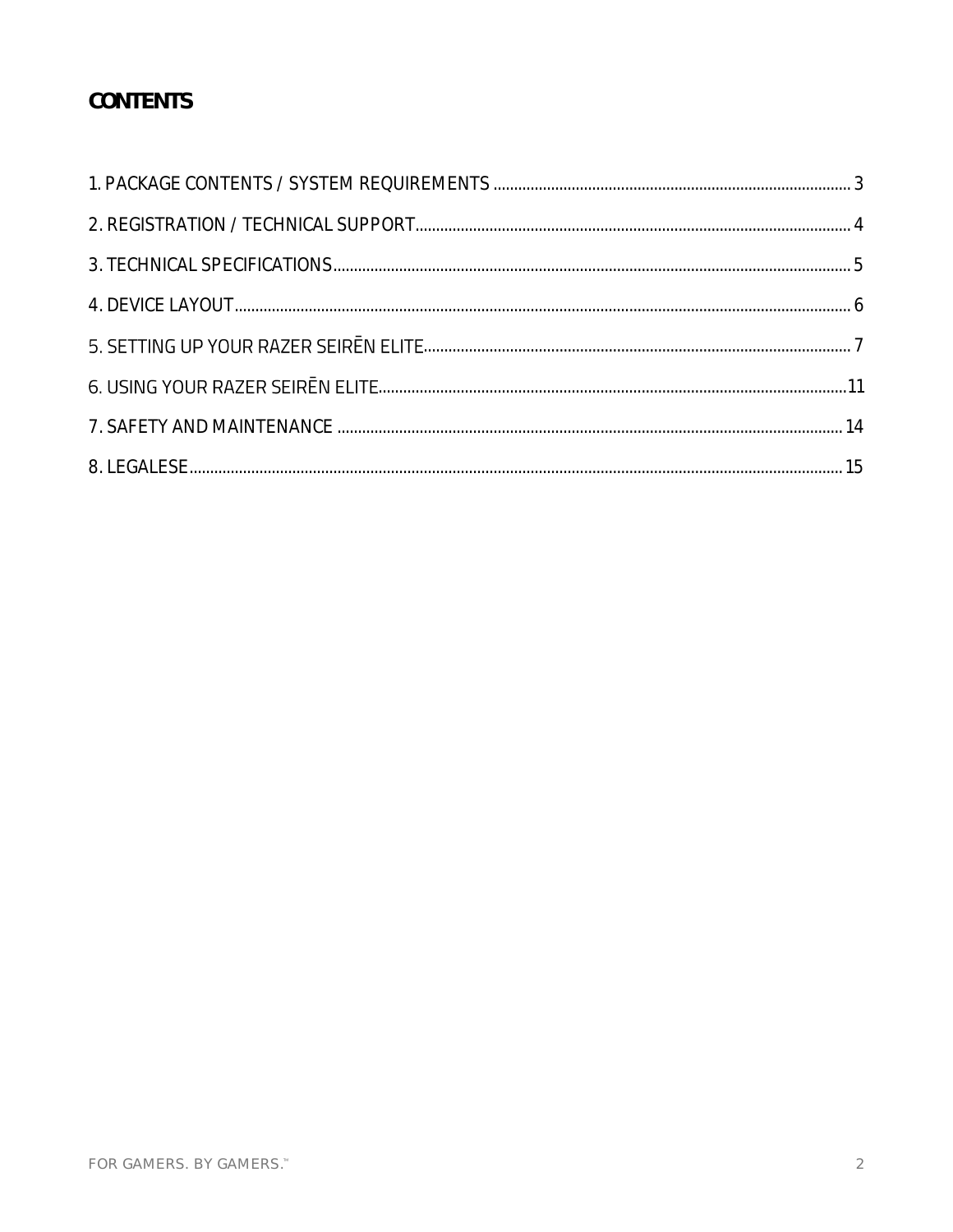# <span id="page-3-0"></span>1. PACKAGE CONTENTS / SYSTEM REQUIREMENTS

#### **PACKAGE CONTENTS**

- Razer Seiren Elite professional grade dynamic streaming microphone
- Desk stand
- Micro-USB to USB cable
- Microphone windscreen
- **·** Important Product Information Guide

#### **SYSTEM REQUIREMENTS**

- PC or Mac with a free USB port
- Windows® 7 64-bit / OS X® 10.8 (or higher)
- Internet connection
- Third party software: Open Broadcaster Software [obsproject.com] or XSplit\* [xsplit.com]

*\*Software license fee may apply.*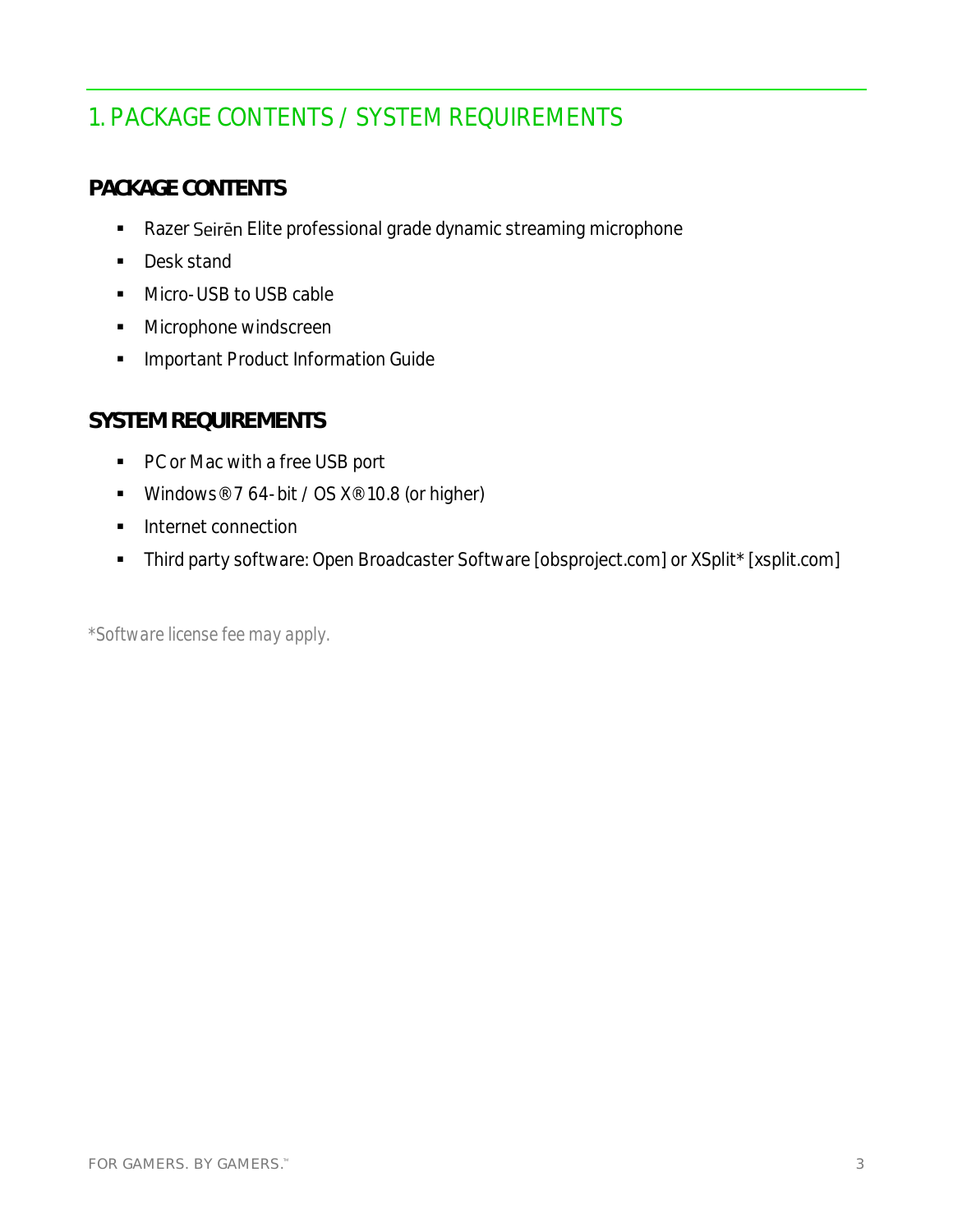# <span id="page-4-0"></span>2. REGISTRATION / TECHNICAL SUPPORT

#### **REGISTRATION**

Register your product online at razer-id.razerzone.com/warranty using your Razer ID to get realtime information on your product's warranty status.

If you haven't registered for a Razer ID yet, register now at razer-id.razerzone.com to get a wide range of Razer benefits.



Your product's *serial number can be found here.*

# **TECHNICAL SUPPORT**

#### What you'll get:

- 1 year limited manufacturer's warranty. ▪
- Free online technical support at support.razerzone.com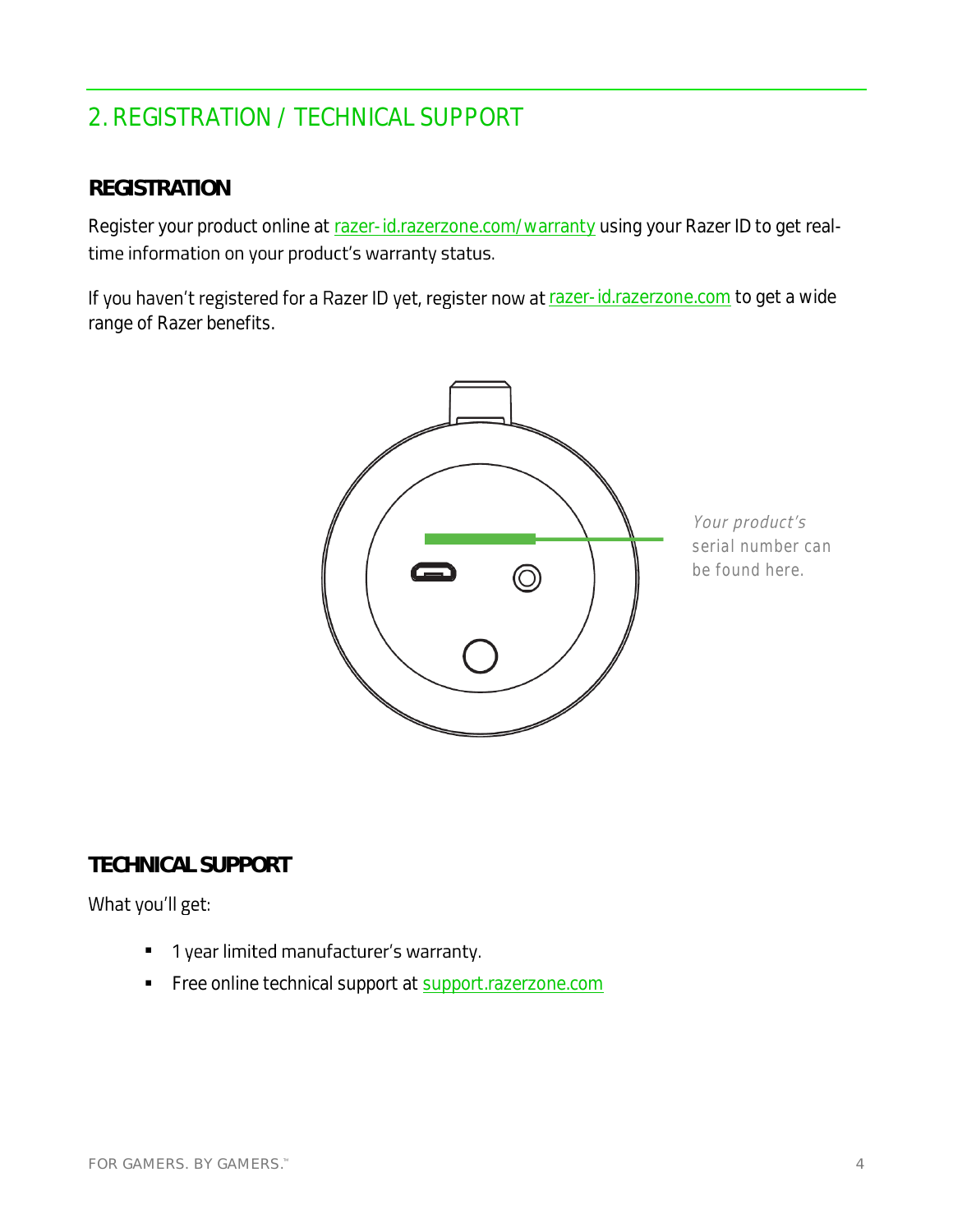# <span id="page-5-0"></span>3. TECHNICAL SPECIFICATIONS

#### **MICROPHONE SPECIFICATIONS**

- Sample Rate: min 44.1kHz / max 48kHz
- Bit Rate: 16bit
- Capsule: Single Dynamic Capsule
- Polar patterns: Cardioid
- **•** Frequency response: 50Hz-20kHz
- Connectivity: USB only
- Max SPL: 120dB

#### **HEADPHONE AMPLIFIER**

- Impedance: ≥ 16Ω
- Power output (RMS): 85mW (at 16 Ω)
- **Flat Frequency Response: Yes**
- Zero-Latency Monitoring: Yes

#### **APPROXIMATE SIZE & WIDTH**

- Diameter: 60.2 mm / 2.40 in
- Height: 224.6 mm / 8.84 in
- Weight: 785 g / 1.73 lbs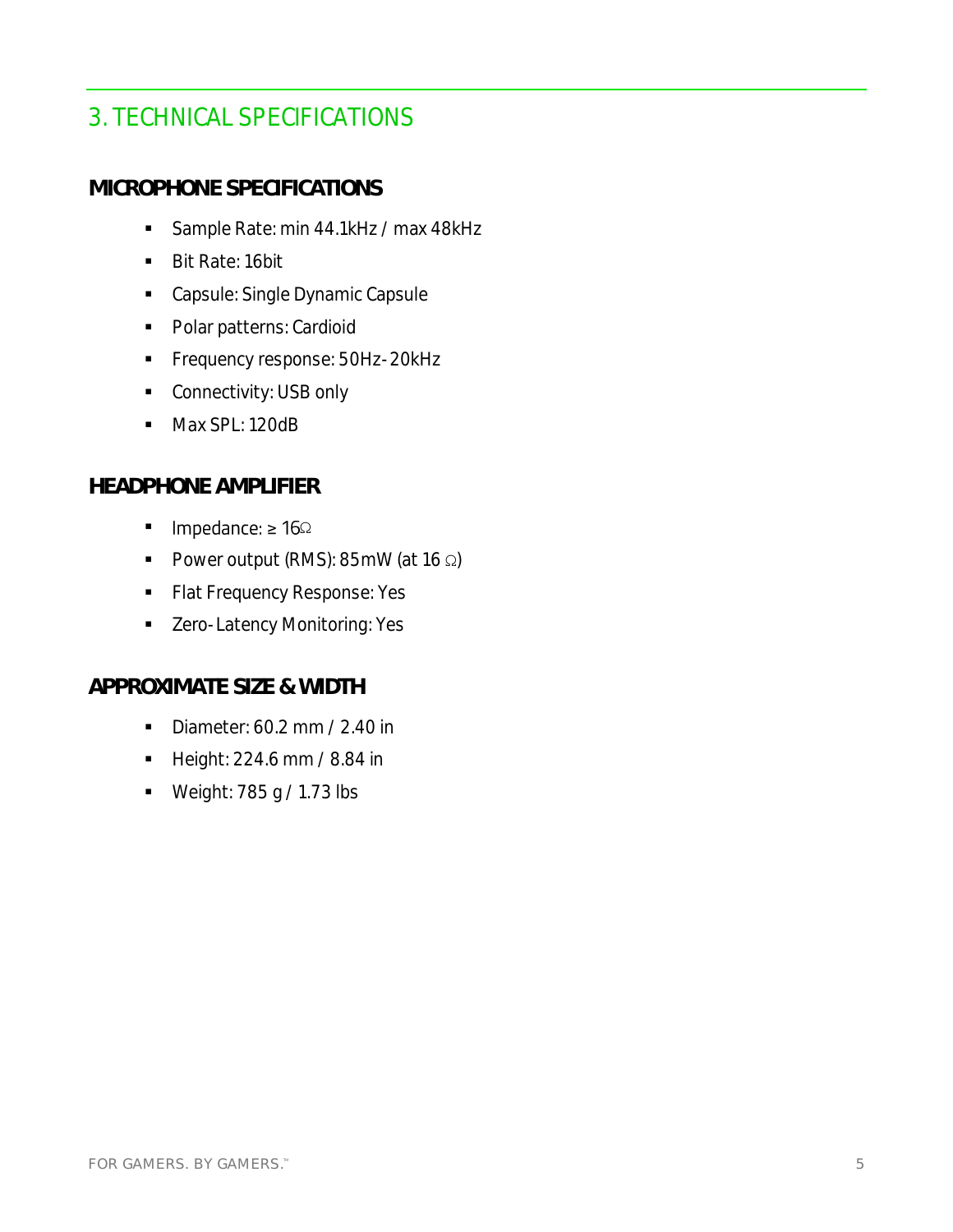# <span id="page-6-0"></span>4. DEVICE LAYOUT



- **A.** Peaking indicator
- **B.** Headphone volume control
- **C.** Microphone gain control
- **D.** Microphone mute button
- **E.** Desk stand with adjustable knobs
- **F.** Micro-USB port
- **G.** High-pass filter button
- **H.** 3.5 mm headphone port
- **I.** Microphone windscreen
- **J.** Micro-USB to USB cable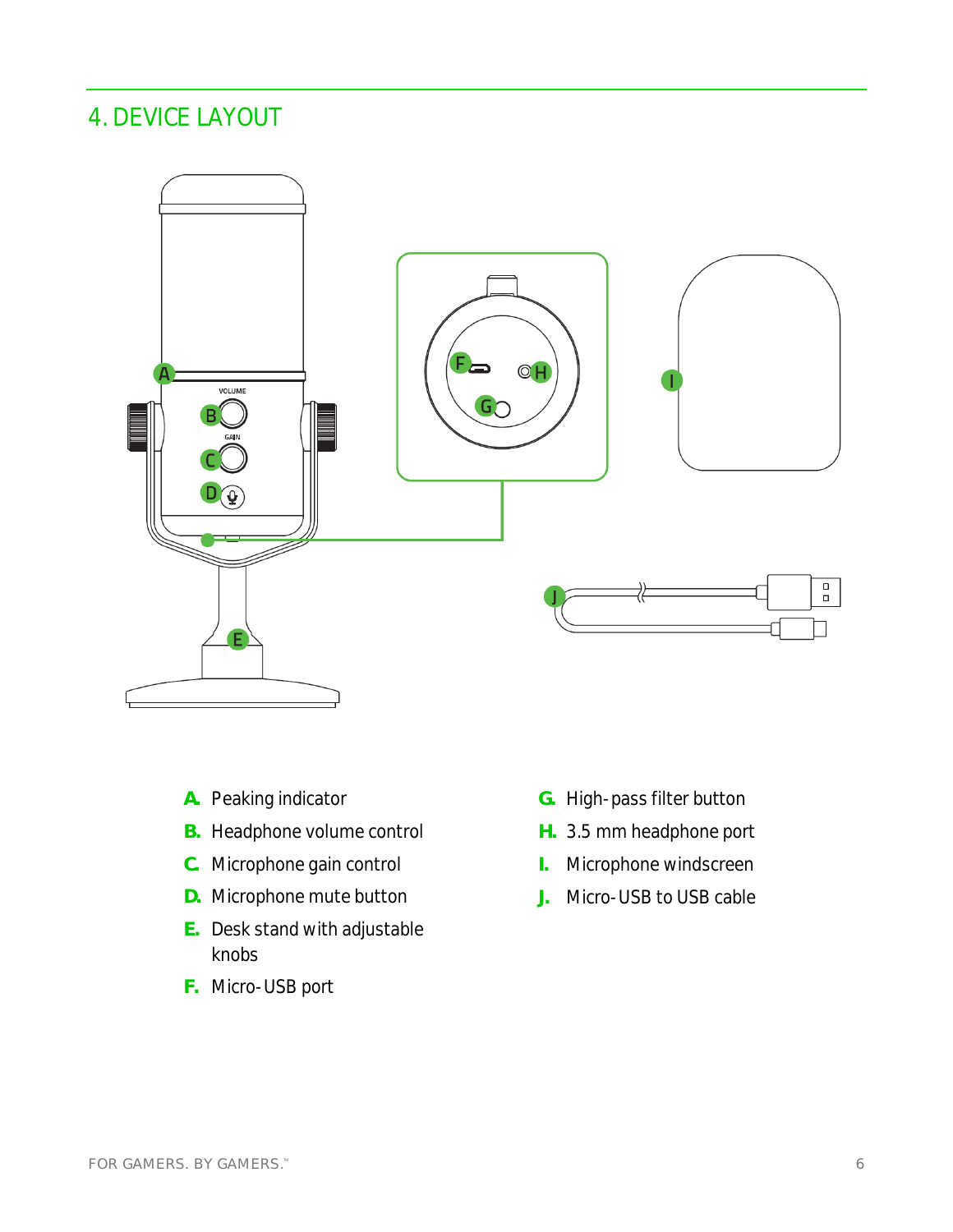# <span id="page-7-0"></span>5. SETTING UP YOUR RAZER SEIREN ELITE

1. Loosen the desktop mounting knobs and adjust the microphone's angle so that the top portion of the microphone is facing the sound source. You may then tighten the knobs until the microphone is secured in place.



2. Connect the Razer Seiren Elite to your computer using the Micro-USB to USB cable.

*Note: You may connect an analog audio output device (such as a headphone) to the 3.5 mm headphone port, to listen to the audio being recorded by your Razer Seiren Elite at the same time.* 

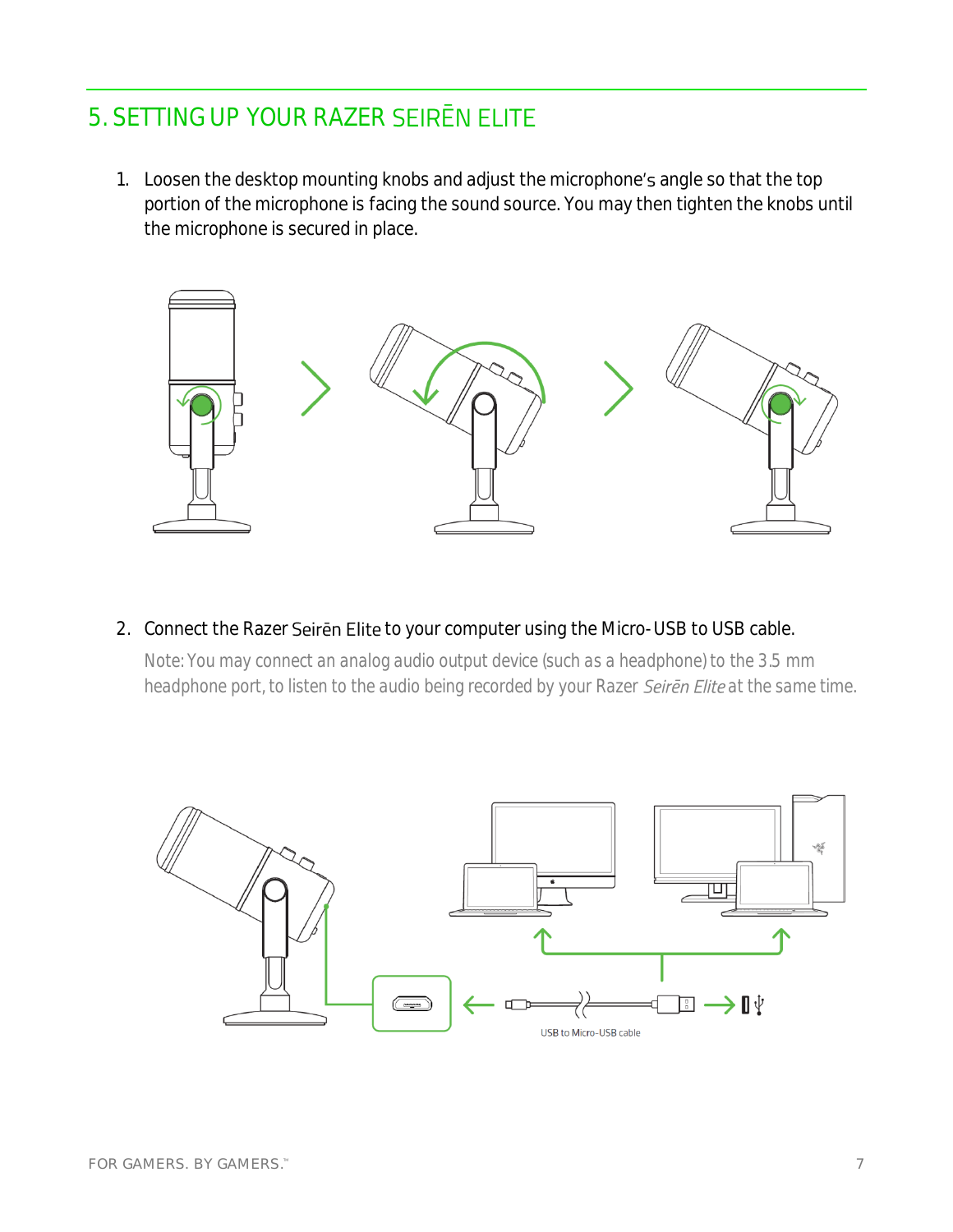- 3. Set the Razer Seiren Elite as the default playback and recording device of your computer. This is required if you are using the Razer Seiren Elite for the first time.
	- A. For Windows users

Step 1: Open your Sound settings from **Control Panel > Hardware and Sound > Manage audio devices**. You can also right-click on the sound icon in the system tray, and then select **Playback devices**.

| Open Volume Mixer      |  |  |  |
|------------------------|--|--|--|
| Playback devices       |  |  |  |
| Recording devices      |  |  |  |
| Sounds                 |  |  |  |
| Volume control options |  |  |  |
| ŢJ                     |  |  |  |

Step 2: In the Playback tab, select Razer Seiren Elite from the list and click the Set Default button.

| Sound                                                           |                                                        |                                 |  |  |  |  |
|-----------------------------------------------------------------|--------------------------------------------------------|---------------------------------|--|--|--|--|
| Playback                                                        | Recording                                              | Communications<br><b>Sounds</b> |  |  |  |  |
|                                                                 | Select a playback device below to modify its settings: |                                 |  |  |  |  |
| <b>Speakers</b><br>Razer Seiren Elite<br>Default Device         |                                                        |                                 |  |  |  |  |
| <b>Speakers</b><br><b>High Definition Audio Device</b><br>Ready |                                                        |                                 |  |  |  |  |
| <b>Set Default</b><br>Properties<br>Configure                   |                                                        |                                 |  |  |  |  |
| Cancel<br>0k<br>Apply                                           |                                                        |                                 |  |  |  |  |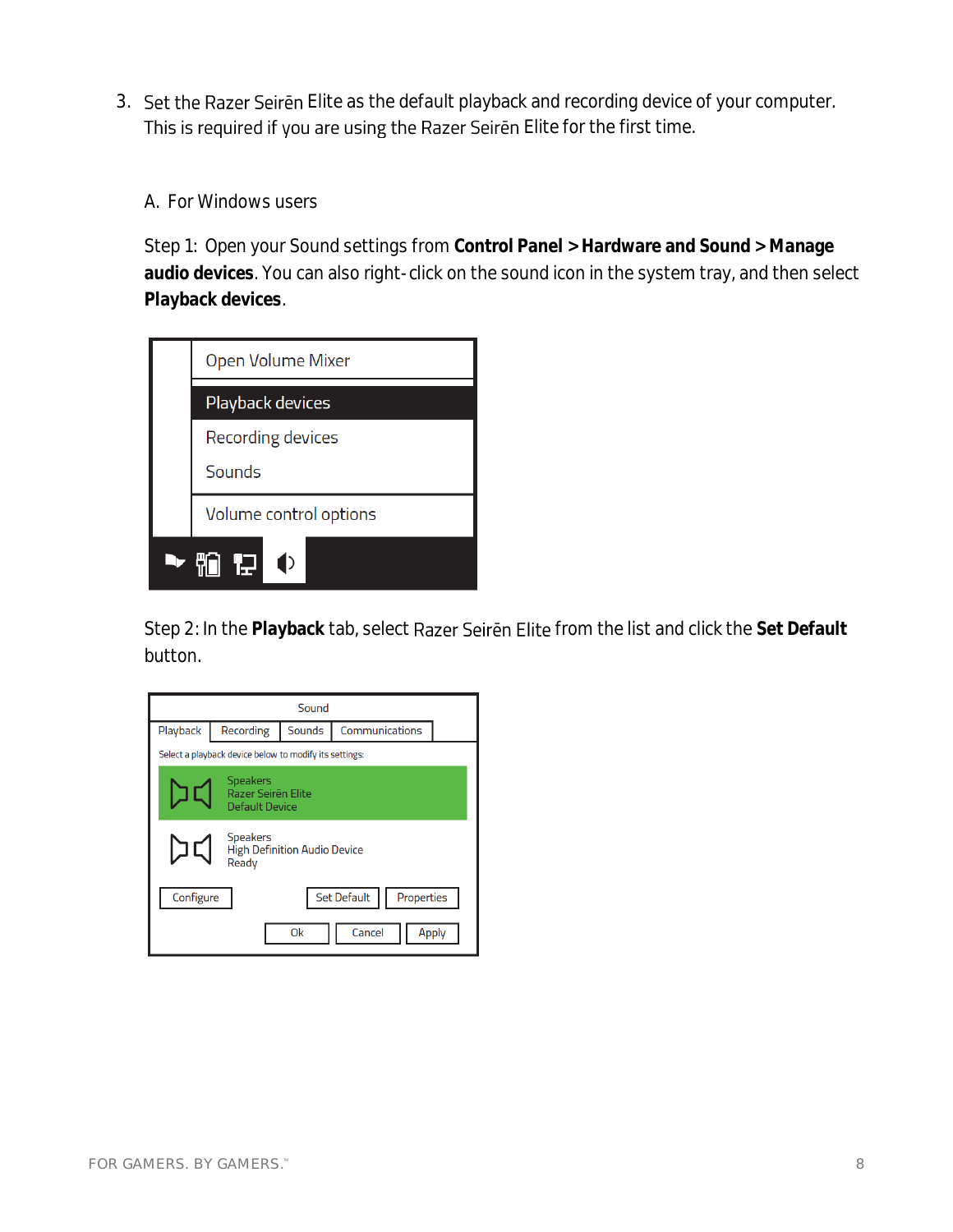Step 3: In the Recording tab, select Razer Seiren Elite from the list and click the Set Default button.

| Sound                                                                  |                                                         |                          |  |  |  |  |
|------------------------------------------------------------------------|---------------------------------------------------------|--------------------------|--|--|--|--|
| Playback                                                               | Recording                                               | Communications<br>Sounds |  |  |  |  |
|                                                                        | Select a recording device below to modify its settings: |                          |  |  |  |  |
| Microphone<br>Razer Seiren Elite<br>Default Device                     |                                                         |                          |  |  |  |  |
| Microphone<br><b>High Definition Audio Device</b><br>Ready             |                                                         |                          |  |  |  |  |
| <b>Set Default</b><br>Properties<br>Configure<br>Cancel<br>0k<br>Apply |                                                         |                          |  |  |  |  |

#### B. For Mac users

Step 1: Open your Sound settings from **System Preferences > Sound.**

| $\circ\circ\circ$ | <b>System Preferences</b> |          |              |                 |                                          |       |
|-------------------|---------------------------|----------|--------------|-----------------|------------------------------------------|-------|
| <b>Displays</b>   | Energy<br>Saver           | Keyboard | <b>Mouse</b> | <b>Trackpad</b> | <b>Printers &amp;</b><br><b>Scanners</b> | Sound |

Step 2: In the Input tab, select Razer Seiren Elite from the list.

|                            | Sound Effects | Output | <b>Input</b>       |
|----------------------------|---------------|--------|--------------------|
|                            |               |        |                    |
| Name                       |               |        | Type               |
| <b>External Microphone</b> |               |        | Microphone port    |
| Line In                    |               |        | Audio line-in port |
| Razer Seiren Elite         |               |        | <b>USB</b>         |
|                            |               |        |                    |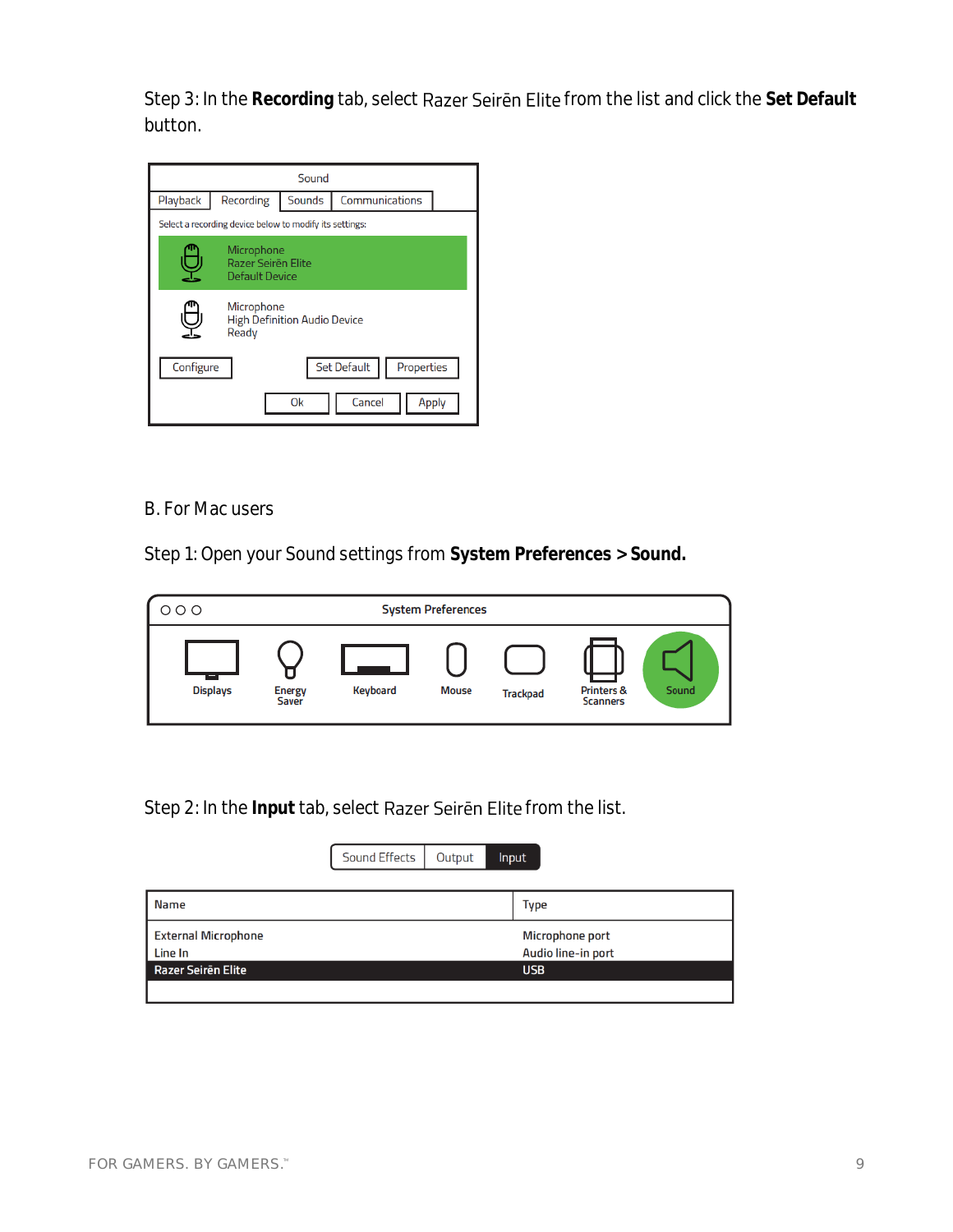Step 3: In the Output tab, select Razer Seiren Elite from the list.

|                    | <b>Sound Effects</b><br>Output<br>Input |                             |
|--------------------|-----------------------------------------|-----------------------------|
| <b>Name</b>        |                                         | <b>Type</b>                 |
| <b>Headphones</b>  |                                         | <b>Built-in Output</b>      |
| Line Out           |                                         | <b>Built-in Line Output</b> |
| Razer Seiren Elite |                                         | <b>USB</b>                  |
|                    |                                         |                             |

Congratulations, you are now ready to use your Razer Seiren Elite.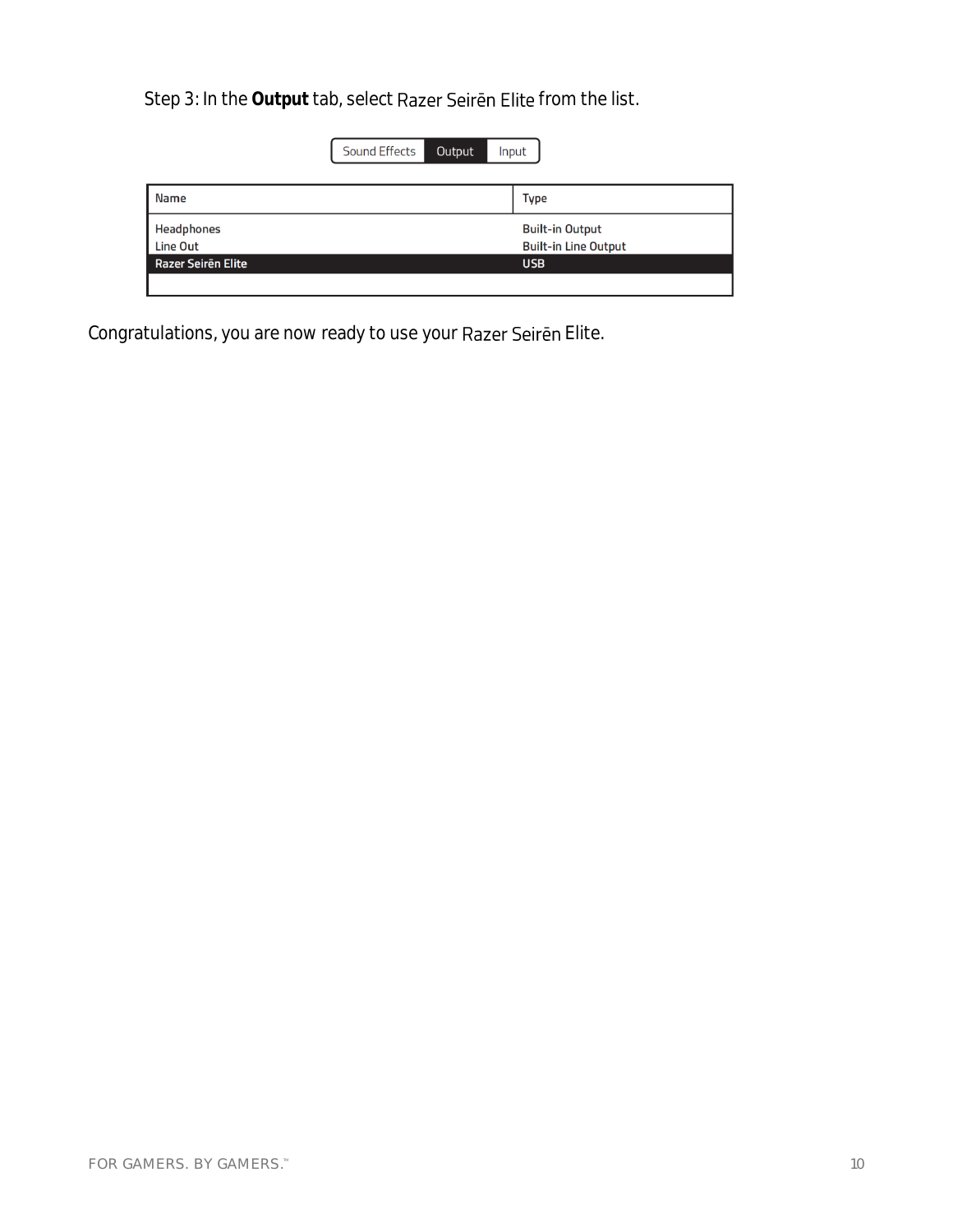# <span id="page-11-0"></span>6. USING YOUR RAZER

## **ADJUSTING THE HEADPHONE VOLUME**

Rotate the headphone volume control clockwise or counterclockwise to increase or decrease the headphone volume.



## **ADJUSTING THE MICROPHONE GAIN**

Rotate the microphone gain control clockwise or counterclockwise to increase or decrease the sensitivity of the microphone when capturing sound. This is recommended if the microphone is capturing too much ambient noise and vice versa.

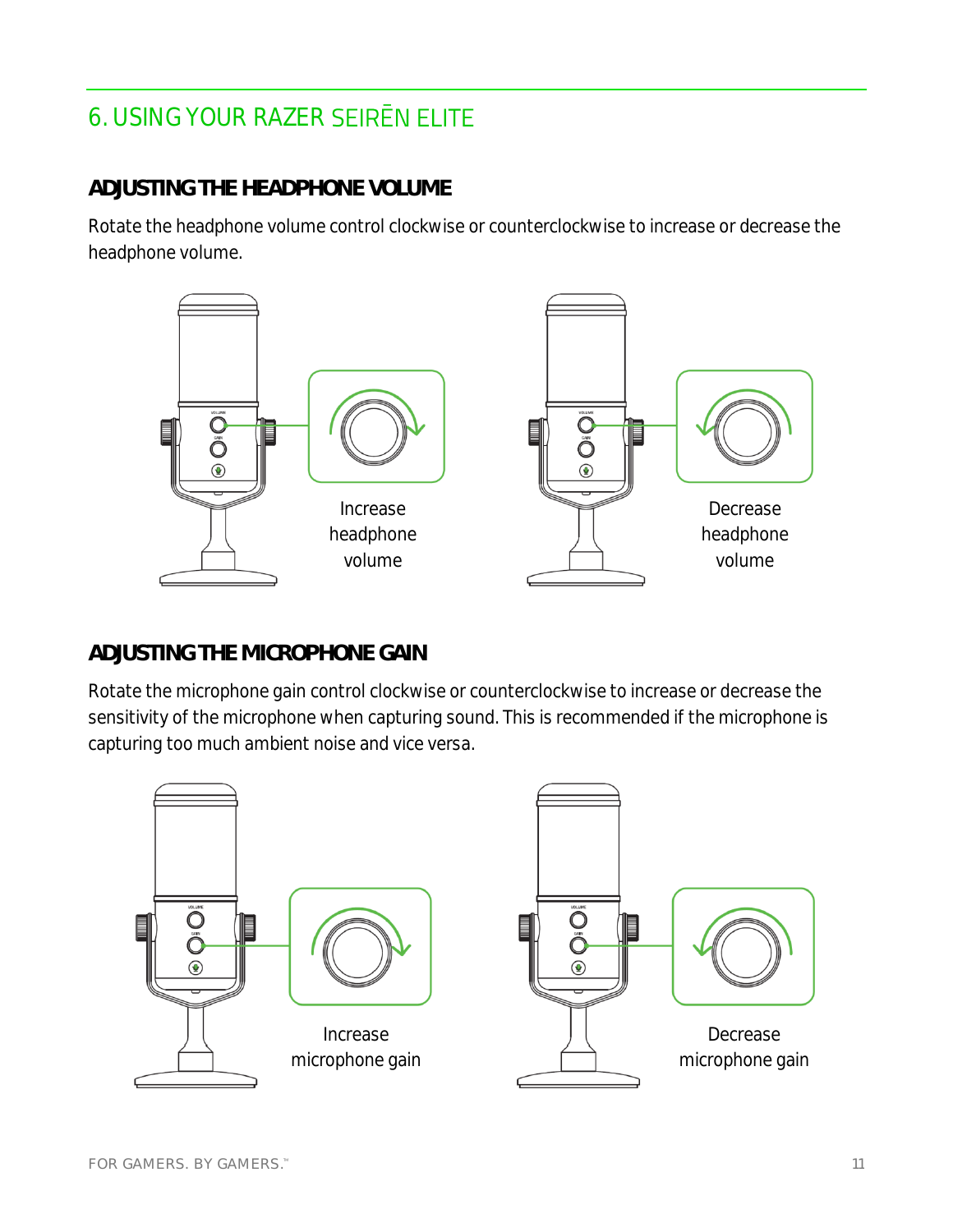## **MUTING THE MICROPHONE**

Press the microphone mute button to mute or unmute the microphone. The microphone mute LED will light up in red when the microphone is muted.



# **UNDERSTANDING THE PEAKING INDICATOR**

The Peaking Indicator will light up and fade off to show that the microphone's Digital / Analog limiter adjusted the volume of the captured sound to prevent unwanted audio distortions and voice clipping.



*Note: You may disable or enable the Peaking indicator by pressing and holding the Microphone mute button for at least 6 seconds. Do take note that the Digital / Analog limiter will remain enabled even with the Peaking indicator disabled.*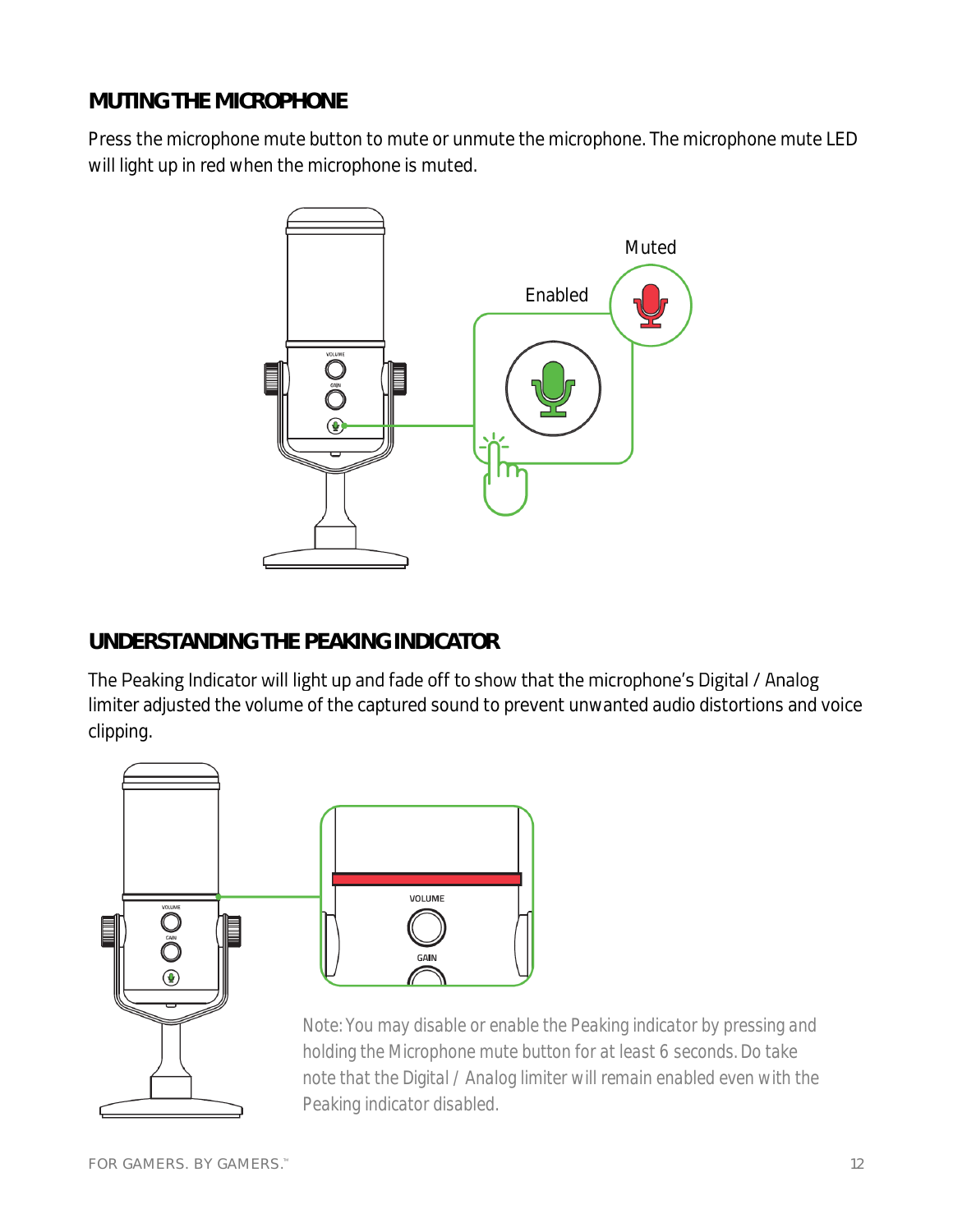## **ENABLING / DISABLING THE HIGH-PASS FILTER**

Press the high-pass filter button to enable or disable the high-pass filter function of your Razer Seiren Elite. By enabling the high-pass filter function, low-end rumbles and hums, such as wind noise from the air conditioning systems and cars driving by in a distance, are automatically filtered out without requiring post-recording edits.

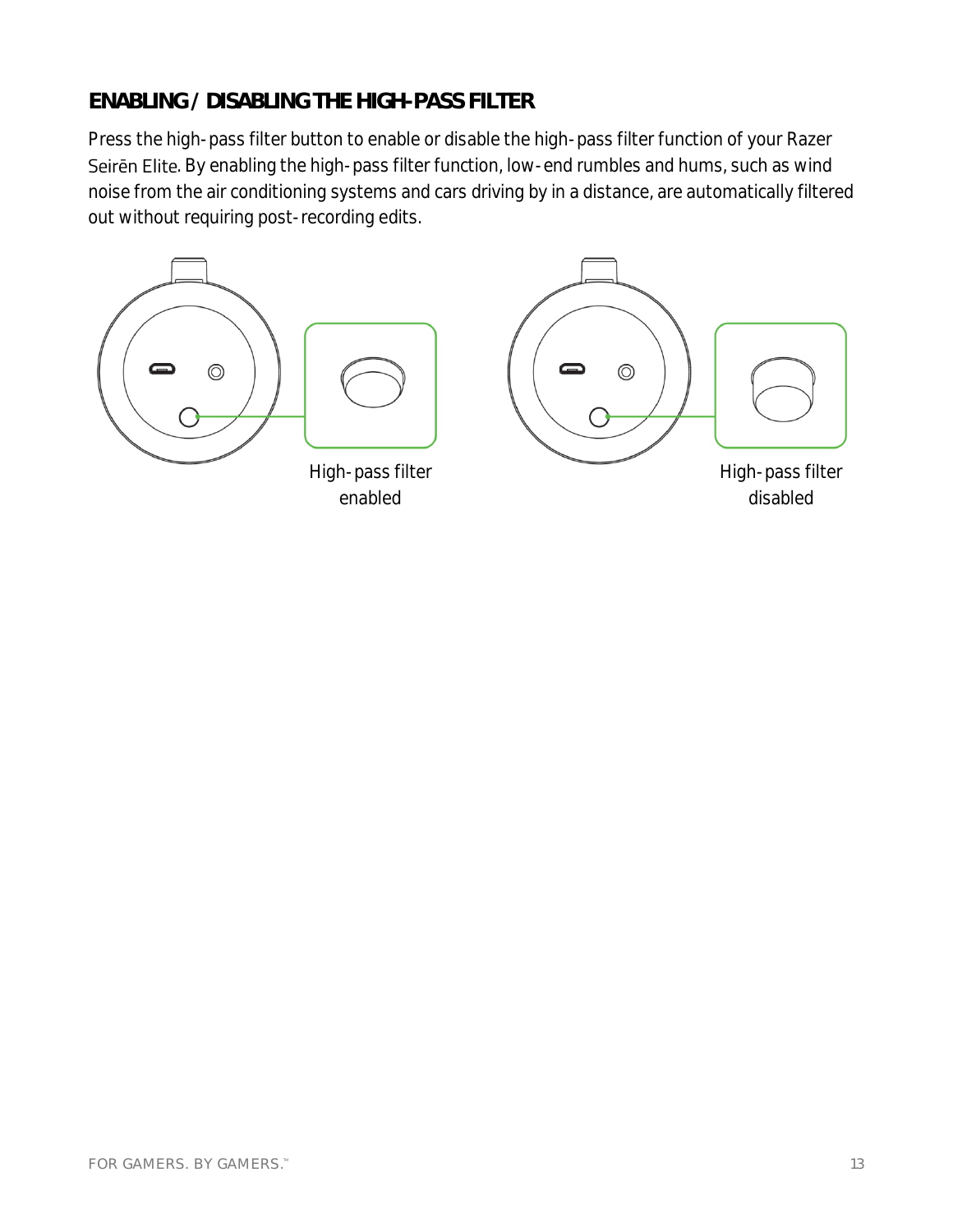# <span id="page-14-0"></span>7. SAFETY AND MAINTENANCE

#### **SAFETY GUIDELINES**

In order to achieve maximum safety while using the Razer Seiren Elite, we suggest that you adopt the following guidelines:

Should you have trouble operating the device properly and troubleshooting does not work, unplug the device and contact the Razer hotline or go to support.razerzone.com for support.

Do not take apart the device (doing so will void your warranty) and do not attempt to operate it under abnormal current loads.

Keep the device and its components away from liquid, humidity or moisture. Operate the device and its components only within the specific temperature range of 0°C (32°F) to 40°C (104°F). Should the temperature exceed this range, unplug and switch off the device in order to let the temperature stabilize to an optimal level.

Listening to excessively loud volumes over extended periods of time can damage your hearing. Furthermore, legislation of certain countries permits a maximum sound level of 86dB to affect your hearing for 8 hours a day. We therefore recommend that you reduce the volume to a comfortable level when listening for prolonged periods of time. Please, take good care of your hearing.

#### **MAINTENANCE AND USE**

The Razer Seiren Elite requires minimum maintenance to keep it in optimum condition. Once a month we recommend you unplug the device from the computer and clean it using a soft cloth or cotton to prevent dirt buildup. Do not use soap or harsh cleaning agents.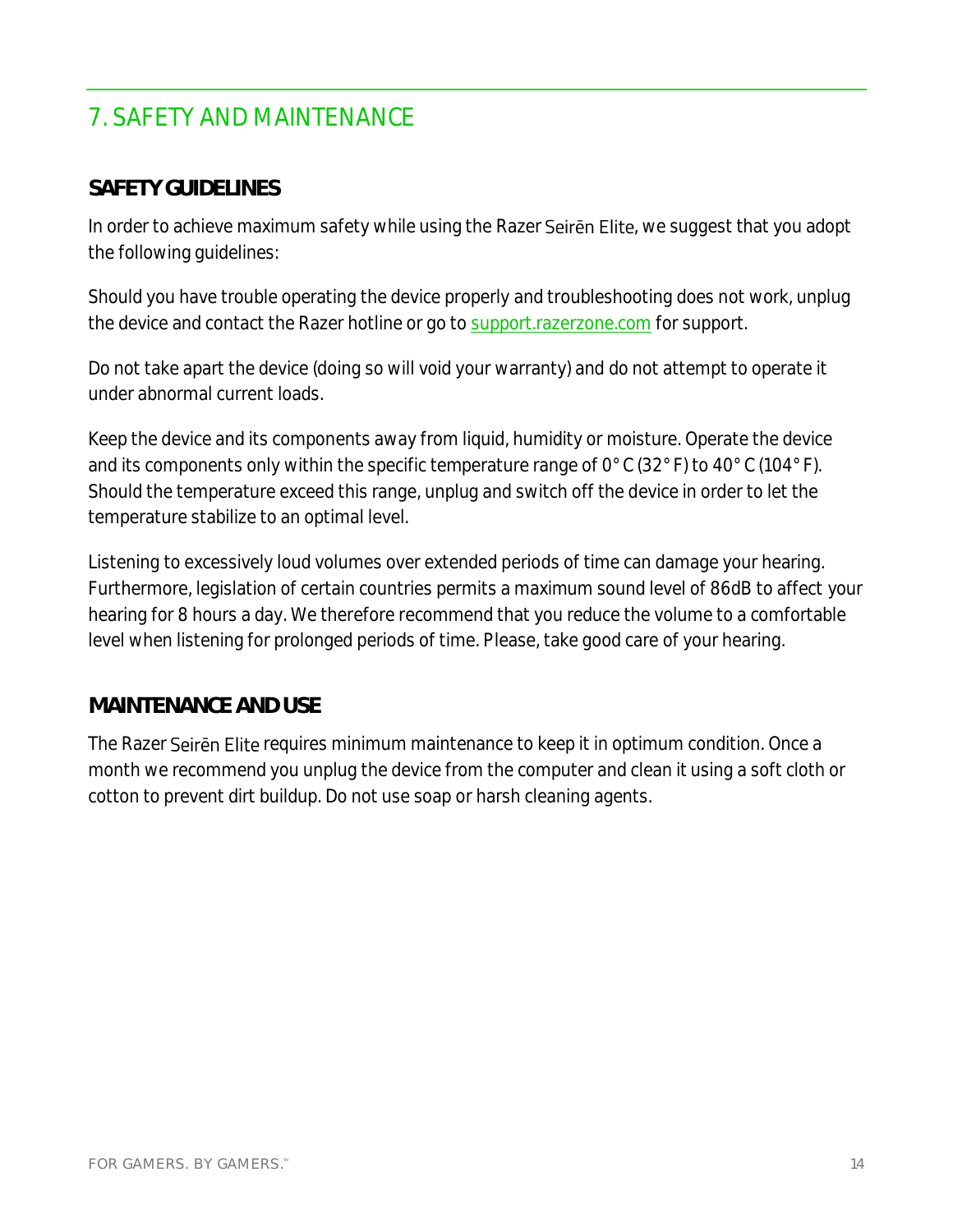# <span id="page-15-0"></span>8. LEGALESE

#### **COPYRIGHT AND INTELLECTUAL PROPERTY INFORMATION**

©2018 Razer Inc. All rights reserved. Razer, the triple-headed snake logo, Razer logo, "For Gamers. By Gamers.", and "Powered by Razer Chroma" logo are trademarks or registered trademarks of Razer Inc. and/or affiliated companies in the United States or other countries.

Windows and the Windows logo are trademarks or registered trademarks of the Microsoft group of companies.

OS X, Mac and the Mac logo are trademarks or registered trademarks of Apple.

XSplit and XSplit Broadcaster is a registered trademark of Splitmedialabs Limited. All other trademarks are registered to their respective owners.

Razer Inc. ("Razer") may have copyright, trademarks, trade secrets, patents, patent applications, or other intellectual property rights (whether registered or unregistered) concerning the product in this guide. Furnishing of this guide does not give you a license to any such copyright, trademark, patent or other intellectual property right. The Razer Seiren Elite (the "Product") may differ from pictures whether on packaging or otherwise. Razer assumes no responsibility for such differences or for any errors that may appear. Information contained herein is subject to change without notice.

## **LIMITED PRODUCT WARRANTY**

For the latest and current terms of the Limited Product Warranty, please visit [razerzone.com/warranty.](http://www.razerzone.com/warranty)

## **LIMITATION OF LIABILITY**

Razer shall in no event be liable for any lost profits, loss of information or data, special, incidental, indirect, punitive or consequential or incidental damages, arising in any way out of distribution of, sale of, resale of, use of, or inability to use the Product. In no event shall Razer's liability exceed the retail purchase price of the Product.